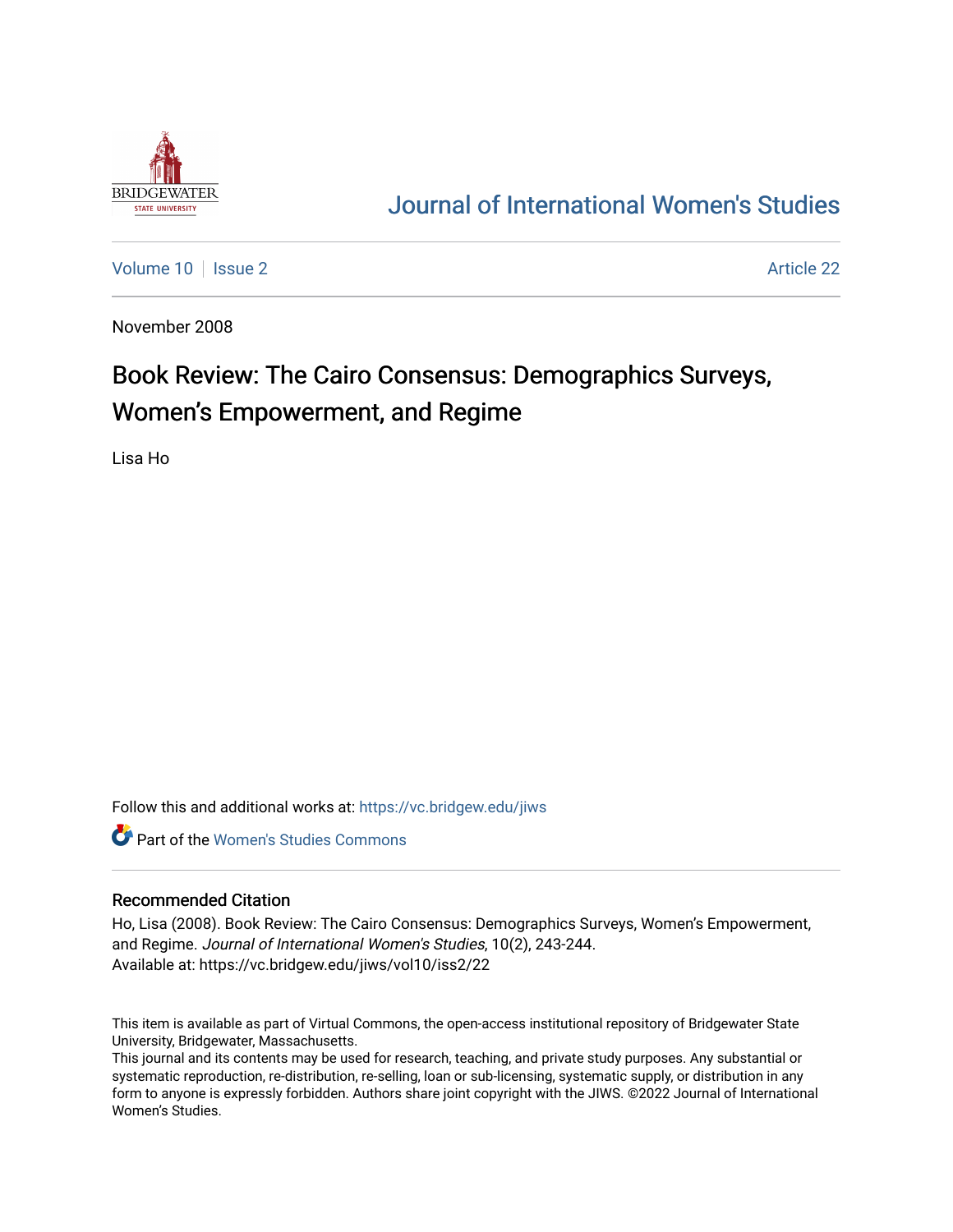### **The Cairo Consensus: Demographics Surveys, Women's Empowerment, and Regime Change in Population Policy**. Saul Halfon. 2007. Lanham: Lexington Books. 223 pp. (+xix, Index). \$60.00 (Hardcover).

## Reviewed by Lisa  $Ho<sup>1</sup>$

 Saul Halfon's *The Cairo Consensus* is an investigatory narrative focused on regime change within international population policy, a change initiated at the 1994 International Conference on Population and Development held in Cairo. The rhetoric of international population policy was changed from one focused on demographic targets to one embodying the concept of women's empowerment. The purpose of Halfon's *Consensus* is to uncover the purpose of this change in rhetoric and to demonstrate how this transition has only reached the surface. Halfon seems to suggest that the change in rhetoric within international population policy was prompted by the loss of legitimacy experienced by institutions dealing with population concerns prior to the 1994 Cairo conference. The framework that guided the conference was based upon the concept of "women's empowerment," a framework that focused upon the needs of the individual instead of the fulfillment of demographic goals. Additionally, Halfon indicates that the significance of this change in rhetoric lies in the fact that it has been characterized as a consensus – a consensus that had been made possible through discourses, technical practices, and institutional practices. More specifically, Halfon concludes that these practices are part of a network he labels the "socio-technical" network. The "sociotechnical" network introduced in this discussion of population policy is articulated as a process that utilizes scientific research to act as the driving force behind social policies such as those that focus on population.

 Halfon's *Consensus* is divided into two significant sections on population discourses and technical practices in the population network. Within these two divisions, Halfon goes into detail about relevant subtopics such as "Re-Configuring Women's Empowerment: From Politics to Planning" within the population discourses section and "Standardizing Surveys: Building Consensus through Technical Practice" within the technical practices section. In his analysis, Halfon presents a mixture of figures, tables, and portions of surveys that were derived from information from various institutions that deal with population issues, including the United States Agency for International Development (USAID) and research programs like the World Fertility Survey (WFS). Halfon also includes brief discussions of philosophical concepts such as Judith's Butler's theory of gender as a performance and Michel Foucault's work on systems of power.

 One of the most intriguing arguments that Halfon makes in *Consensus* is how, even though Cairo conference was regarded as a consensus agreement among international actors in the realm of population policy, there was still much discontent circulating below the surface. For example, within the "socio-technical" network there were measures taken to have a singular notion about what "women's empowerment"

 $<sup>1</sup>$  Lisa Ho is an Undergraduate Ethnic Studies Major with a concentration in Asian American</sup> Studies and Women's Studies Major at California State University-Fullerton.